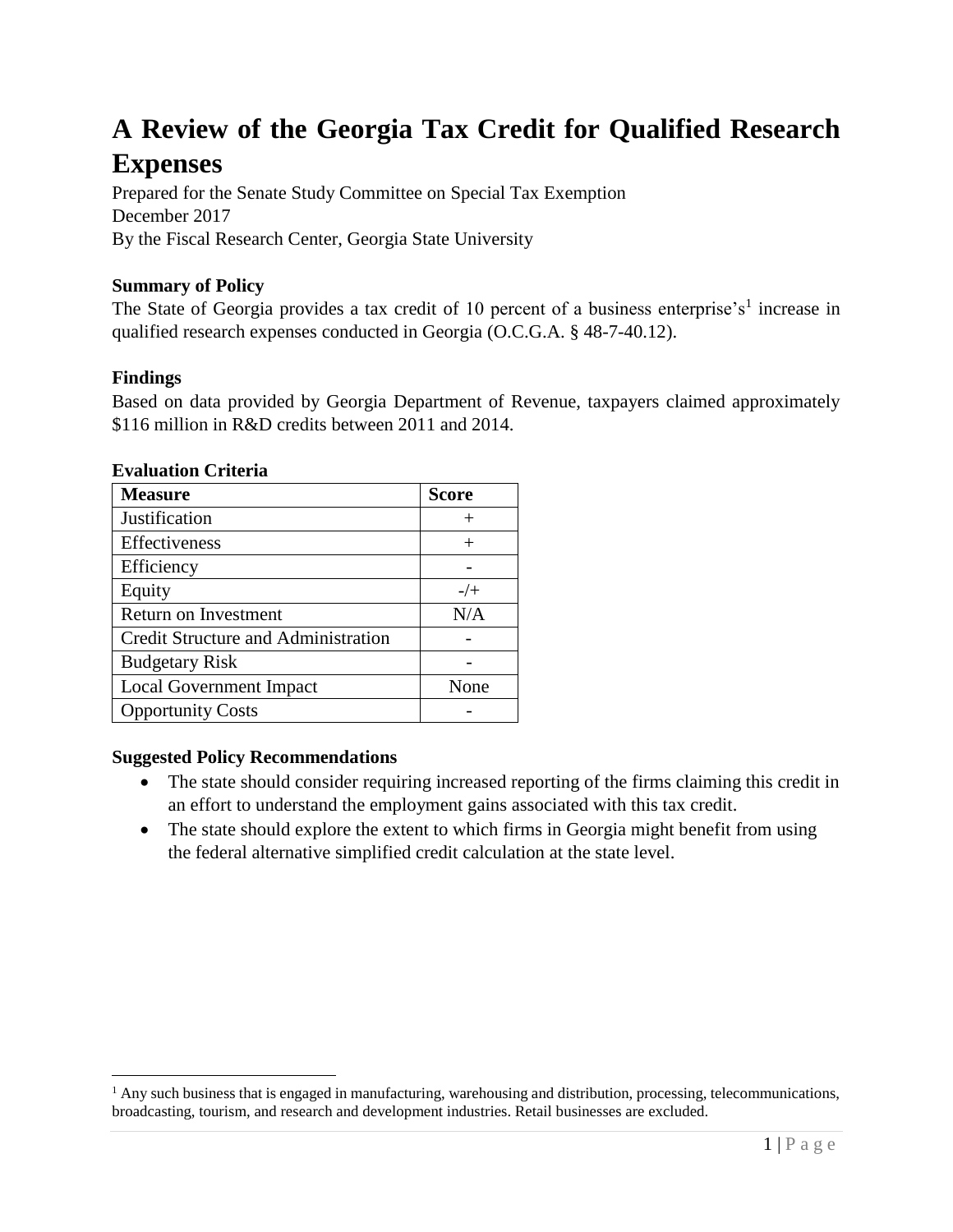## **Introduction**

The purpose of this report is to review the Georgia Research and Development tax credit (R&D) as part of the work of the 2017 Senate Study Committee on Special Tax Exemption, chaired by Senator John Albers. The committee met several times during the summer and fall of 2017 to discuss the process of evaluating tax incentives. This is one of five reviews produced by the Fiscal Research Center in support of this committee.

Although not explicitly stated, this analysis assumes that the purpose of the tax incentive is to stimulate research and development activities within the state. The credit reduces the cost of these activities through the subsidy, thereby encouraging more activity. It is widely acknowledged that research activities create positive benefits for other businesses and for society as a whole. Because of these positive spillover effects do not only accrue to the business undertaking the research activity, there may be an underinvestment in these projects in the absence of government intervention. Providing the credit serves to address this underinvestment. It is important to note, though, that the credit is typically used to subsidize applied research activities conducted by private sector firms. This business R&D activity is likely to have less of a spillover effect than basic research activities.

There are many measures by which a tax incentive may be evaluated, but perhaps the most common is the return on investment. That is, an incentive is deemed successful if it provides a positive net return on investment or, stated differently, if the tax dollars generated from the activity exceed the cost of the tax incentive. While this is an important consideration, it may not be the only measure by which incentives should be judged. For instance, incentives that seek to alter behavior may not result in the generation of additional tax revenues but may still be considered worthwhile. Because administration and concerns of state budgeting are also important factors, the program is measured against several criteria. The criteria used in this evaluation were originally developed by Murray and Bruce (2017) and adapted for use by the Fiscal Research Center.

The report continues as follows: Section 1 describes the Georgia R&D tax credit and discusses the use of other incentives that are typically used in combination with the state tax credit. Section 2 presents information on the usage of the credit in Georgia and nationally. Section 3 provides information on R&D expenditures. Section 4 discusses previous analyses of the program which focus specifically on the effect of the credit on research activities. Section 5 concludes with the set of criteria by which the credit is measured, followed by recommendations for improvement and continuation of the program.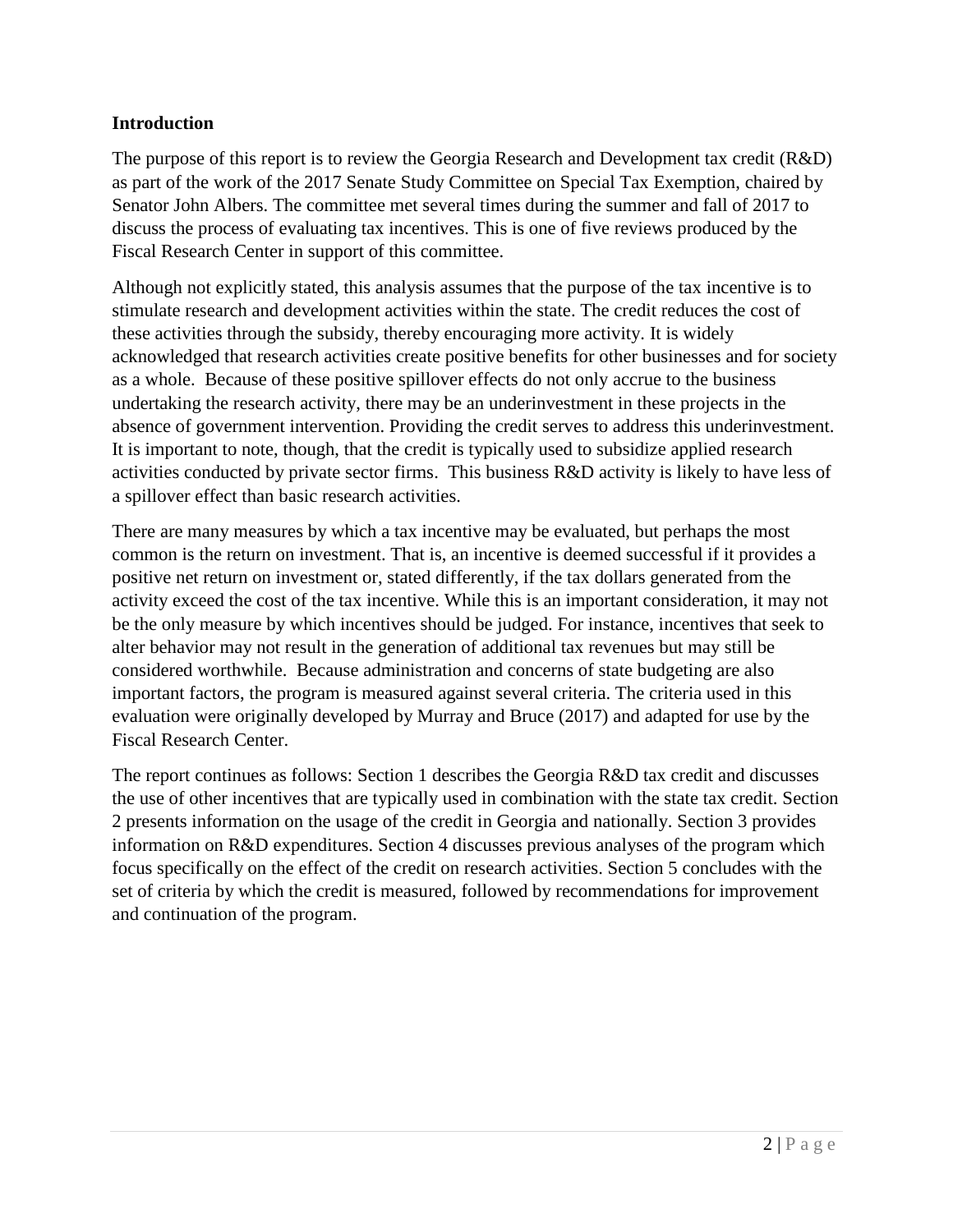## **Section 1. State Tax Credit for Qualified Research Expenses**

The State of Georgia provides a tax credit of 10 percent of a business enterprise's<sup>2</sup> increase in qualified research expenses conducted in Georgia (O.C.G.A. § 48-7-40.12). Restrictions and terms of the credit are as follows:

- a. The increase refers to the excess in qualified research expenses over a base amount, where the base amount means the product of the business enterprise's Georgia gross receipts in the current taxable year and the average of the ratios of its aggregate research expenses to Georgia gross receipts for the preceding three taxable years or 0.30, whichever is less.
- b. This credit is given to a Georgia business if it also claims and receives the federal research and development credit as defined in Section 41 of the Internal Revenue Code.
- c. The credit in any one taxable year is limited to 50 percent of the business's remaining Georgia net income tax liability after all other credits have been applied. If the amount of credit exceeds this limit, the excess credit might be used against payroll withholding<sup>3</sup>.
- d. Unused credits can be carried forward for 10 years.

Qualified research expenses include both in-house research expenses and contract research expenses. In-house research expenses include wages, supplies, and computer leasing expenses<sup>4</sup>. In the case of contract research, only 65 percent of payments for qualified research by a contractor individual is included, while 75 percent is included in the case of a qualified research consortium. The qualified research must be conducted for the purpose of discovering information that is technological in nature, which is intended to be useful in the development of a new or improved business component. Substantially all of the activity must relate to the process of experimentation with respect to a new or improved function, performance, reliability or quality<sup>5</sup>.

## *Federal Tax Credit for Research and Development*

The Georgia R&D tax credit can only be claimed if the business enterprise claims and receives the federal R&D credit. The federal credit is 20 percent of qualifying expenditures. Taxpayers have two methods of applying the federal credit,

a. In the first method, the base amount is the product of the business' fixed base percentage, which is the ratio of its research expenses to gross receipts for the 1984-1988 period, and the average of the taxpayer's gross receipts for the four preceding years<sup>6</sup>. The base must

 $\overline{a}$ 

 $<sup>2</sup>$  Any such business that is engaged in manufacturing, warehousing and distribution, processing, telecommunications,</sup> broadcasting, tourism, and research and development industries. Retail businesses are excluded.

<sup>3</sup> As defined by O.C.G.A. § 48-7-103.

<sup>&</sup>lt;sup>4</sup> Indirect costs related to the research such as the research department's overhead expenses, depreciation on property used in research process, and general corporate overhead are not allowed to be included in QRE.

<sup>&</sup>lt;sup>5</sup> The research must also be in line with the criteria of IRC section 174. Certain activities are excluded from the definition of qualified research as per IRC Section 41(d)(4).

<sup>6</sup> For taxpayers not in existence during 1984-1988 a modified rule is used to estimate the fixed base percentage.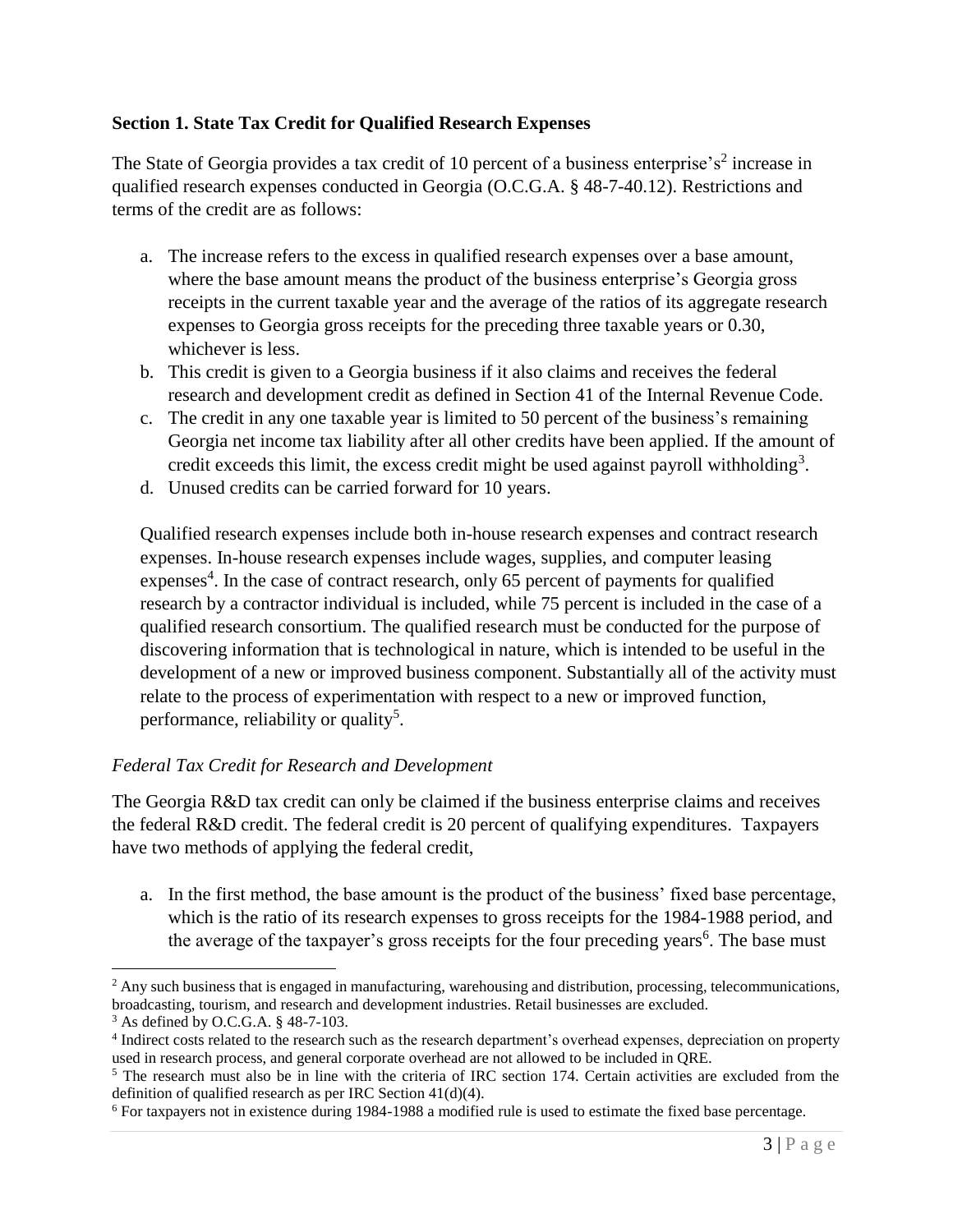be equal to 50 percent or more of a firm's qualified research expense (QRE) in the current tax year.

b. In the second method, taxpayers utilize an alternative simplified credit (ASC), which equals 14 percent of QRE that exceed a base amount, which is defined as 50 percent of the average QRE for the three preceding taxable years. The ASC rate is reduced to six percent if the taxpayer has no QRE in any of the three preceding taxable years.

It is important to note that corporate taxpayers can deduct QRE from their taxable income. However, they have to choose between reducing the amount of their deduction of research expenditures by the amount of the claimed credit, and electing a smaller credit, one that is decreased by a proportion equal to the maximum statutory corporate tax rate.

# *R&D Tax Credits in Other States*

Table 1 provides a summary of the R&D credits available in other southeastern states.

| <b>Southeastern States</b>  | <b>R&amp;D</b> Credit | <b>Limitations</b>      | <b>Specifics</b>       |
|-----------------------------|-----------------------|-------------------------|------------------------|
| Alabama                     | No Credit             | N/A                     | N/A                    |
| Arkansas                    | 20%                   | 100% of Tax             | 33% rate for R&D in    |
|                             |                       | Liability               | strategic value, via   |
|                             |                       |                         | university, or within  |
|                             |                       |                         | target business sector |
| Florida                     | 10%                   | 50% of Tax Liability    | Only for target        |
|                             |                       |                         | business sectors.      |
| Georgia                     | 10%                   | 50% of Tax Liability    | Excess R&D credit      |
|                             |                       |                         | can be used against    |
|                             |                       |                         | state payroll          |
|                             |                       |                         | withholding.           |
| Kentucky                    | No Credit $7$         | N/A                     | N/A                    |
| Louisiana                   | $40\%$ <sup>8</sup>   | Refundable tax credit   |                        |
| Mississippi                 | No Credit             | N/A                     | N/A                    |
| North Carolina <sup>9</sup> | Expired in 2016       | N/A                     | N/A                    |
| South Carolina              | 5%                    | 50% of Tax Liability    | Carry forward is 10    |
|                             |                       |                         | years                  |
| Tennessee                   | No Credit             | N/A                     | N/A                    |
| Virginia                    | 15%                   | % of first \$234,000 in | If aggregate credit    |
|                             |                       | Virginia QRE's          | paid out exceeds the   |
|                             |                       |                         | cap, each taxpayer     |

**Table 1. R&D credits in southeastern states**

 $\overline{a}$ 

 $<sup>7</sup>$  Five percent credit is available for the construction of qualified research facilities, but not for qualified research</sup> expenses.

<sup>&</sup>lt;sup>8</sup> For firms with more than 50 employees. For firms with fewer than 50 employees, the credit rate is lower.

<sup>9</sup> The state provides a sales tax exemption for certain R&D activities.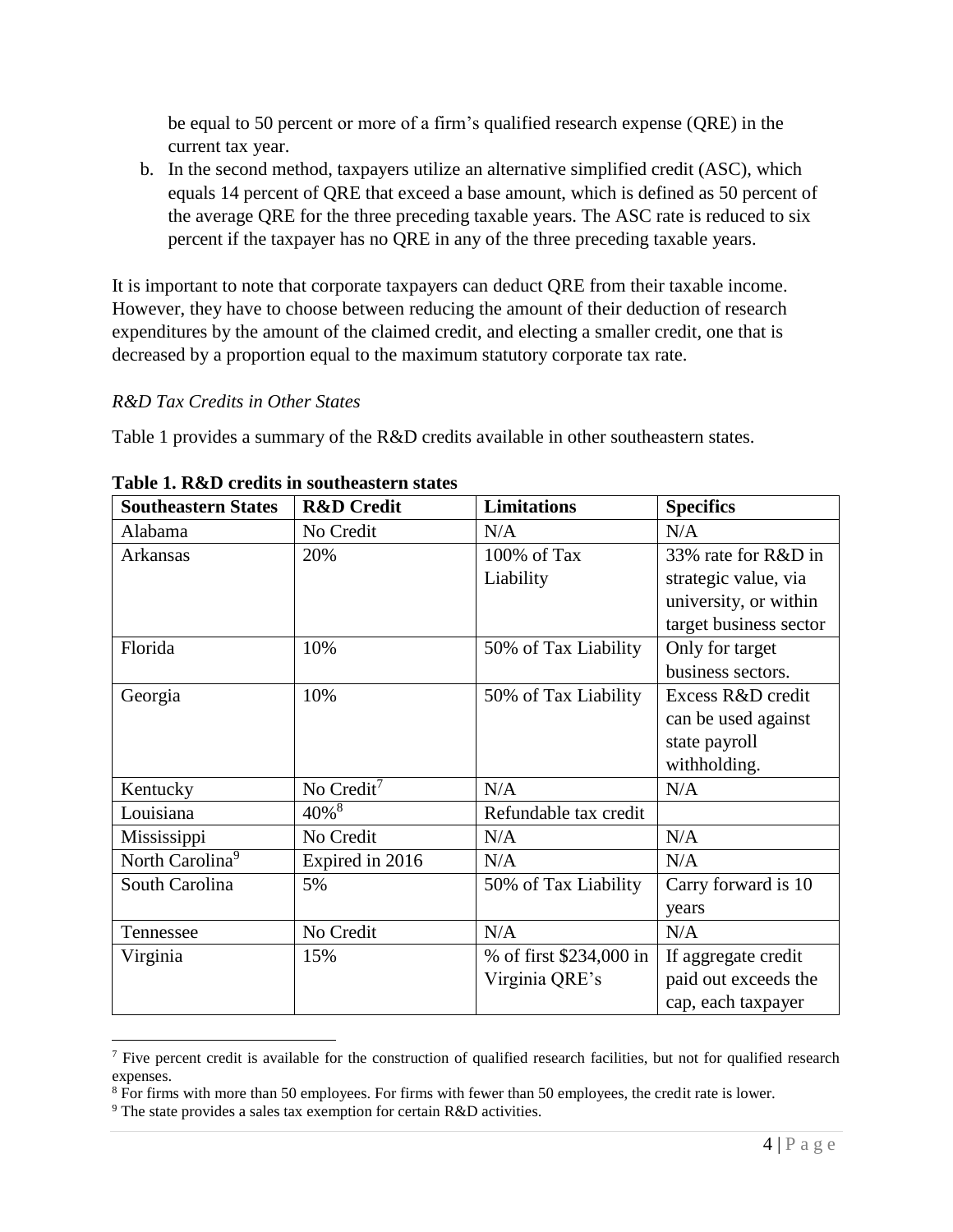|               |           |     | will receive a pro rata |
|---------------|-----------|-----|-------------------------|
|               |           |     | amount that is          |
|               |           |     | determined by the       |
|               |           |     | responsible             |
|               |           |     | department.             |
| West Virginia | No Credit | N/A | N/A                     |

The federal credit and most states offer an incremental tax credit such that only research expenditures over a defined base qualify for the credit. Specifications for computing the base of the tax credit vary widely amongst the above states. Amongst Georgia's bordering states, Florida's base amount is calculated as the average of the previous four tax years' QREs. However, the South Carolina credit is applied to all QRE (ie. nonincremental). All other states that lie on Georgia's border, currently, do not offer R&D tax credits (AL, TN, NC).

# **Section 2. Usage of the Tax Credit**

## *State credit*

Table 2 shows the utilization of the state tax credit for years 2011-2014. There has been a sharp increase in the utilization of this credit in 2014, the majority of which was taken against employee withholding. This is likely a result of an overall uptick in R&D expenditures as the economy recovers from the recession and the ability of the credit to be taken against withholding in some cases. In 2009, the state modified the calculation for the base of the credit and allowed firms in the first five years of operations to take the credit against employee withholding. Based on the data that is available from DOR, we do not know if the \$68 million for 2014 represents a one-time value of the credit utilization or a new trend in the value of claims for the credit.

### **Table 2. Georgia R&D Credit utilized by tax year (\$ in millions)**

| ຼ             |                                                             |                |               |                                               |
|---------------|-------------------------------------------------------------|----------------|---------------|-----------------------------------------------|
|               | 2011<br>40 I I                                              | 2012<br>2012   | 2012<br>ر د ن | 2014                                          |
| R&D<br>Credit | $\overline{\phantom{0}}$<br>$\boldsymbol{\Lambda}$<br>J14.7 | ሰ1 ኅ<br>V1.0.0 | \$20.1        | $\uparrow$ $\sim$ $\uparrow$<br>$\partial$ 0/ |
|               |                                                             |                |               |                                               |

Source: Georgia Department of Revenue

### **Table 3. Estimated utilization for FY2016-FY2018**

|            | 2016 | ንስ17       | 2010          |
|------------|------|------------|---------------|
|            | 2010 | - 7        | 2010          |
| R&D Credit | \$28 | ቲንር<br>のムラ | ሰኅ1<br>$QJ_1$ |

Source: Georgia Tax Expenditure Report for FY2018, Fiscal Research Center

## *Federal Credit*

The federal credit was permanently extended as of January 1, 2015. Prior to this, the credit had expired and was extended, typically retroactively, multiple times over the past decade. This lack of permanency of the federal credit, and by extension the state credit, may have resulted in a stifling of research activities.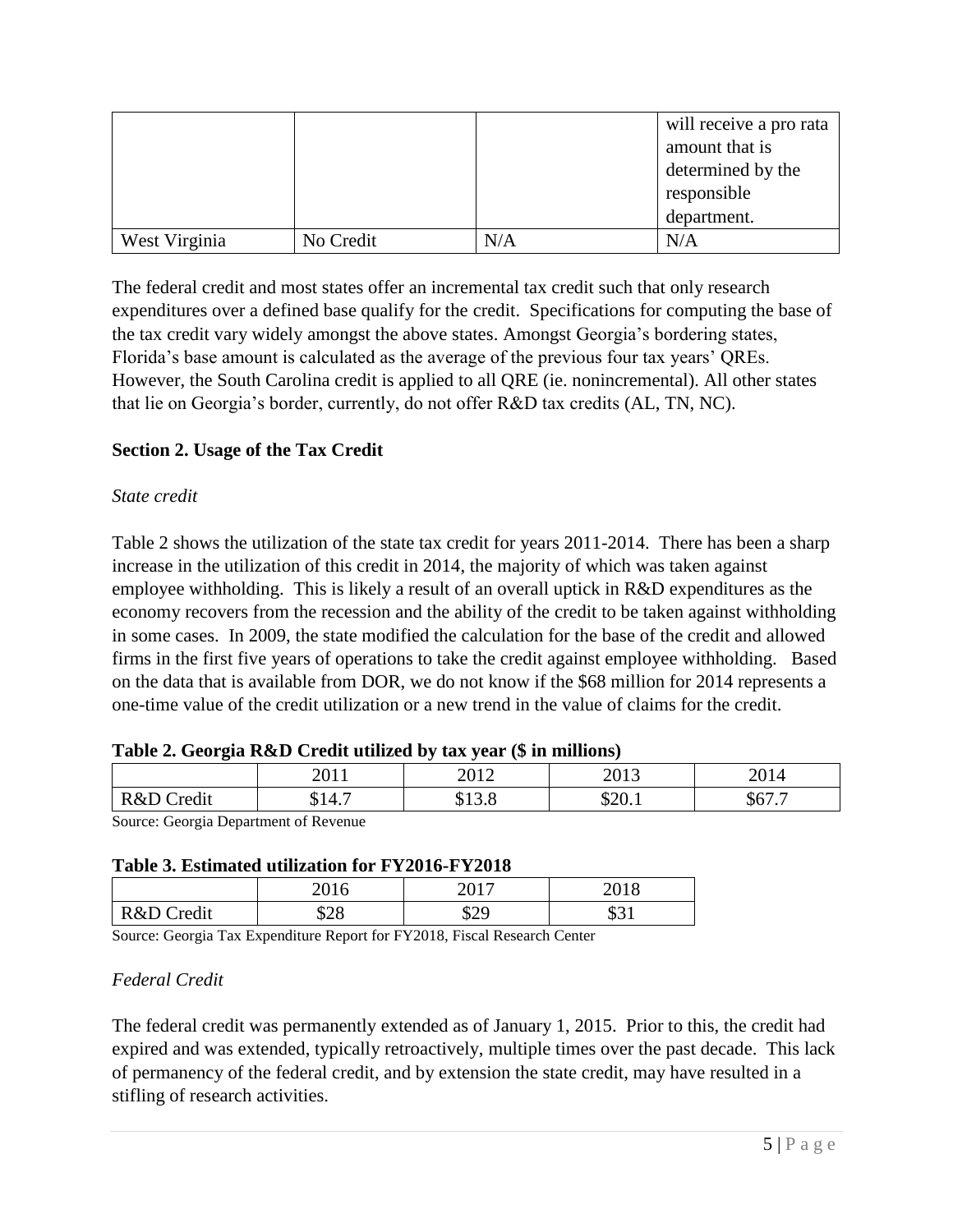Figure 1 shows the upward trend in the number of corporate tax credits claimed and the number of taxpayers claiming the federal tax credit over the 1990-2013 period.



**Figure 1. Usage of the Federal R&D Tax credit, 1990-2013.** 

Figure 2 displays the distribution of corporate taxpayers claiming the federal R&D tax credit by size of business receipts. Most corporations claiming the credit have receipts of at least \$2.5 million. Figure 3 shows the distribution of credits claimed by size of business receipts. Typically 80 percent or more of all R&D credits are claimed by corporate taxpayers with receipts of \$50 million or more.



**Figure 2. Distribution of Taxpayers claiming credit by size of corporation, 1990-2013**

Source: Internal Revenue Service, Statistics of Income. Information includes corporate tax filers only.

Source: Internal Revenue Service, Statistics of Income. Information includes corporate tax filers only.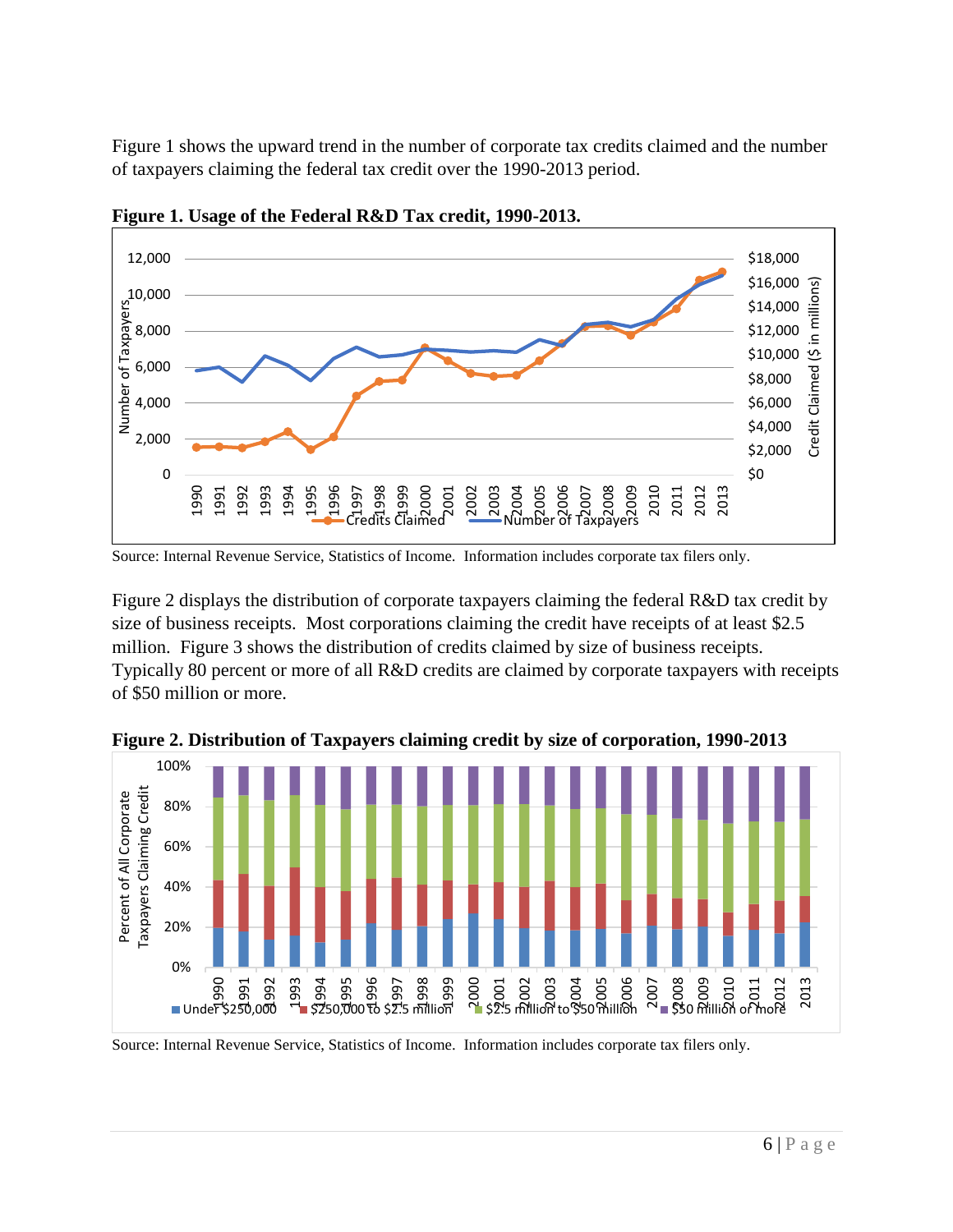



Source: Internal Revenue Service, Statistics of Income. Information includes corporate tax filers only.

## **Section 3. R&D expenditures**

 $\overline{a}$ 

Figure 4 shows the trends in business R&D expenditures for Georgia, the US, and the average for southeastern states over the 2008-2013 period.<sup>10</sup> Georgia consistently outperforms the southern state average over this time period. About 72 percent of all business R&D in Georgia is performed in the industries of information, finance and insurance, computer and electronic products, chemical, and transportation.

<sup>&</sup>lt;sup>10</sup> The southeastern states include North Carolina, South Carolina, Tennessee, Virginia, West Virginia, Mississippi, Louisiana, Kentucky, Florida, Arkansas, and Alabama.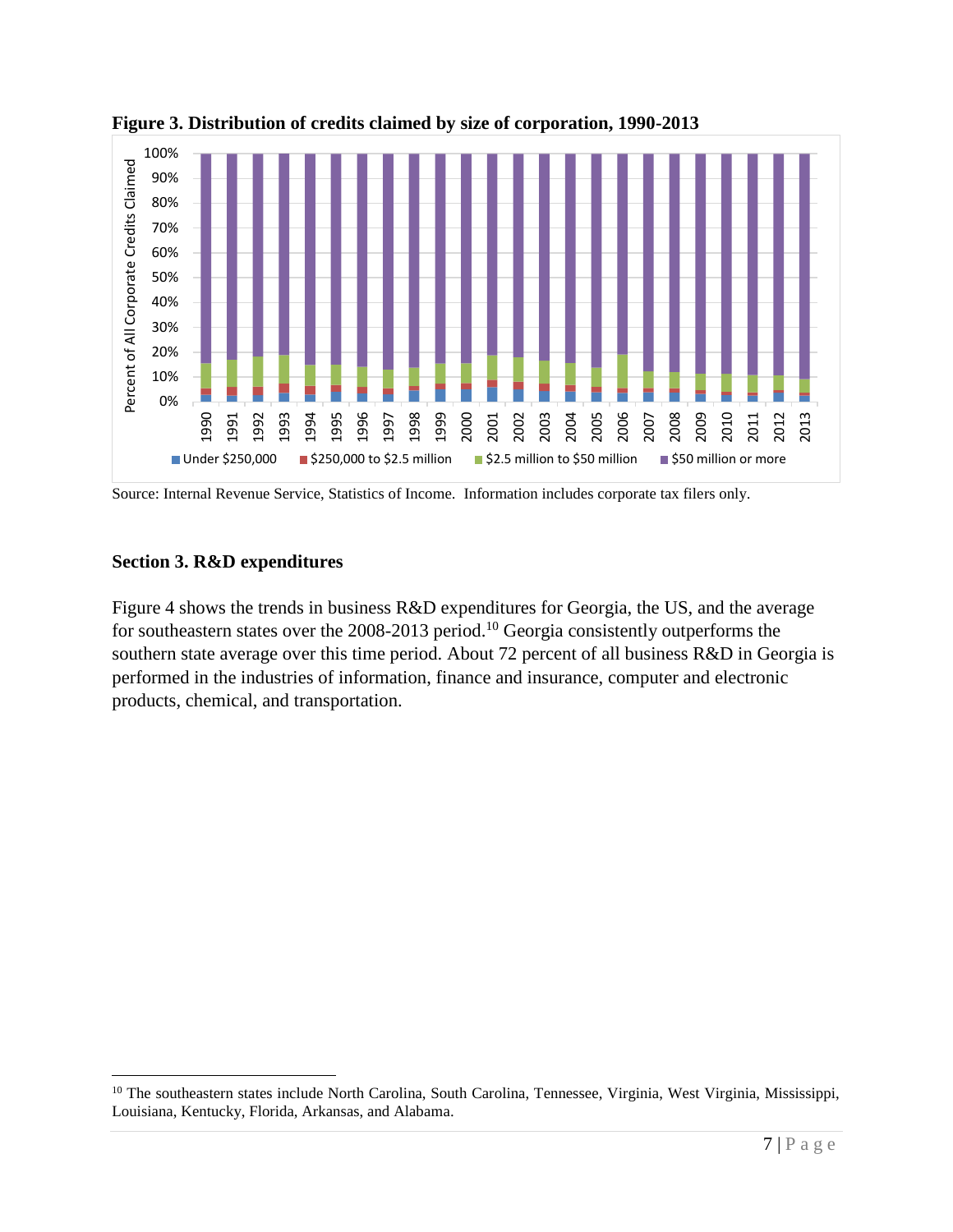

**Figure 4. Business R&D Expenditures, 2008-2013**

Source: National Science Foundation, National Center for Science and Engineering Statistics, Survey of Industrial Research and Development and Business R&D and Innovation Survey (various years)

## **Section 4. Effect of the R&D Credit**

 $\overline{a}$ 

Although not explicated stated in statute, it is assumed that the purpose of the provision is to encourage R&D activities within the state. The extent to which this occurs has been studied globally, for the US, and for the states. For instance, Bloom et al. (2002) analyzed R&D credits in nine OECD countries over 1979-1997 and found that a 10 percent reduction in the cost of R&D stimulates just over a 1 percent increase in the level of R&D in the short-run, and just under a 10 percent increase in R&D activity in the long-run. Gupta et al. (2012) found that a \$1 increase in the federal tax credit resulted in a \$2.08 increase in R&D spending nationally. Rao (2016) examined the effect of the U.S. federal R&D credit between 1981-1991 using IRS data and found that a 10 percent reduction in the cost of R&D led to an increase in the ratio of R&D spending to sales of approximately 20 percent in the short-run for the average firm.

Research on R&D credits at the state level have more mixed findings. Wu (2005) analyzed data from 13 States<sup>11</sup> from 1979-1995 and found the state R&D tax credit had a positive impact on R&D activity. Wu (2008) also analyzed 49 states over 1994-2002 and found that the existence of a state tax credit had a positive impact on the size of the high technology business sector within that state, as measured by the number of the state's high-technology establishments relative to its population or total business establishments. Ho (2006) studied state R&D tax credits using a quasi-experimental approach where states with no R&D credits were compared against states with R&D credits. The major findings of this study were that the credits positively affect the increase in R&D spending and employment and that the positive effects on R&D spending were widespread across all industries and different sized firms, while positive effects of employment

<sup>&</sup>lt;sup>11</sup> Alabama, Arizona, California, Colorado, Connecticut, Florida, Illinois, Massachusetts, New Jersey, New York, Ohio, Pennsylvania, and Virginia.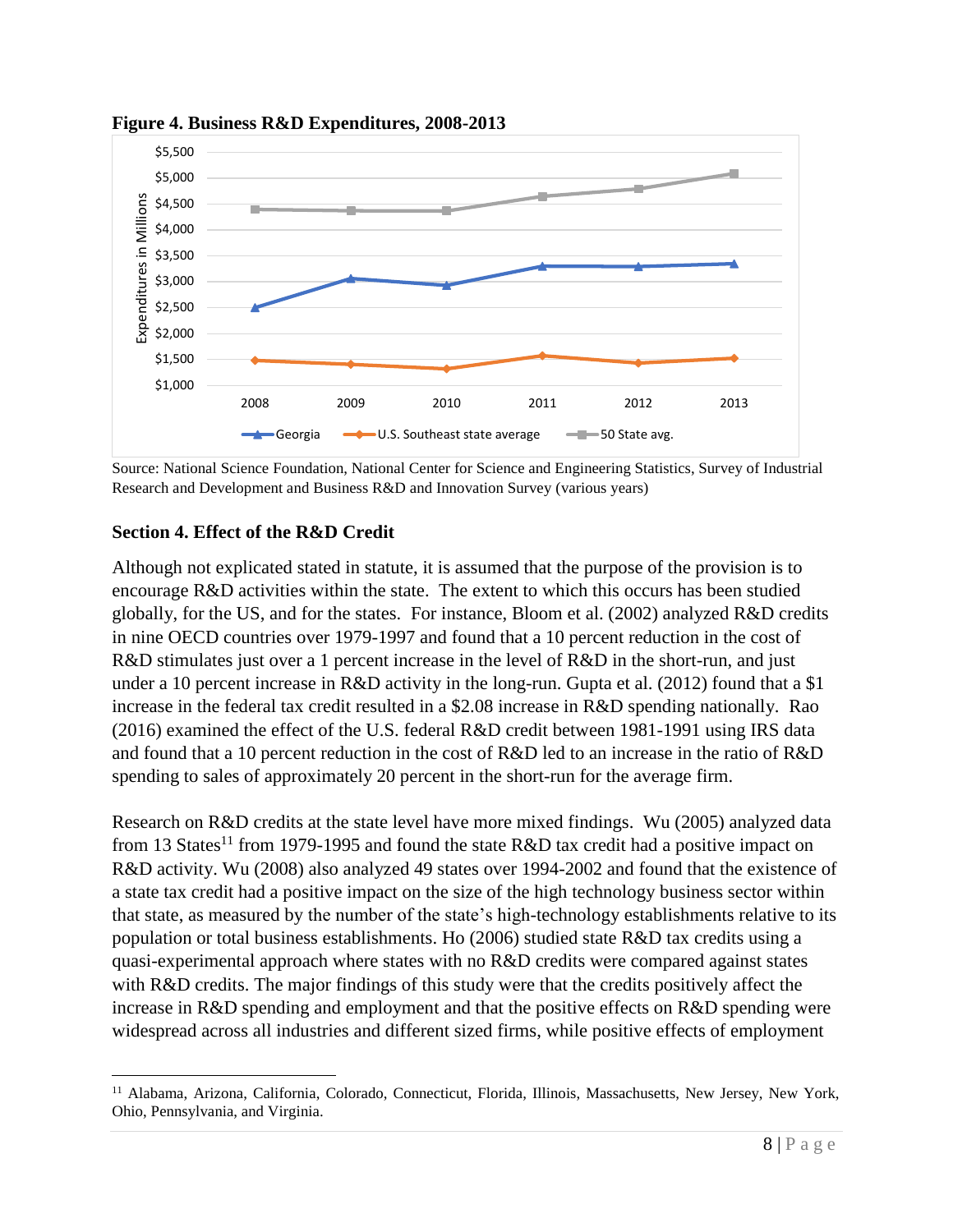were limited to large firms in high-technology industries. Wilson (2009) studied all U.S. states from 1981-2004 and found that R&D state tax credits increase R&D spending in the long-run in states with a generous tax credit but also found a corresponding drop in expenditures from other states, suggesting that the aggregate effect of state R&D credits on national R&D expenditures is zero.

# **Section 5. Evaluation of the R&D Credit**

## *Justification*

It has long been accepted that R&D activities are an example of a classic public good for which the benefits accrue not only to those engaged in the activity but to others in society. As such, a subsidy is required to incentivize an optimal level of this activity. Therefore, from this perspective there is a justification for some type of government support.

# *Effectiveness*

Based on the research on R&D credits in general, the subsidy stimulates additional research and development activities. In addition, there is some evidence that states compete with each other for research activities. This indicates that the subsidy could be responsible for attracting more activity to Georgia from other states. Assuming that the increase in activity equates to increased employment in R&D industries, these jobs tend to offer higher than average wages.

# *Efficiency*

Because the credit is incremental in nature and complex in structure, it likely creates an incentive to adjust the timing of activities and classification of expenses to maximize the credit. We found no research to indicate the degree to which this may be occurring.

## *Equity*

The credit is available to all firms, regardless of size or location. In its current structure, the value of the credit decreases with the size of the firm's gross receipts. This may place some firms at a disadvantage if they also have high costs and therefore low profits.

## *Return on Investment*

Our research did not find an analysis that measured the return on investment for this tax credit. Based on the information we found on the effectiveness of the credit, it is possible that this credit results in some additional research activities in the state. These activities will likely result in increased employment and are typically associated with higher wages. The increased tax revenue from these wages and consumption would serve to offset some, but not all, of the incentive.

## *Credit Structure and Administration*

The credit is incremental in its structure and as such is designed to reward research activity over an historical base amount for each company. On the other hand, this adds greatly to its complexity. The federal credit allows a base calculation that is a function of a firm's qualified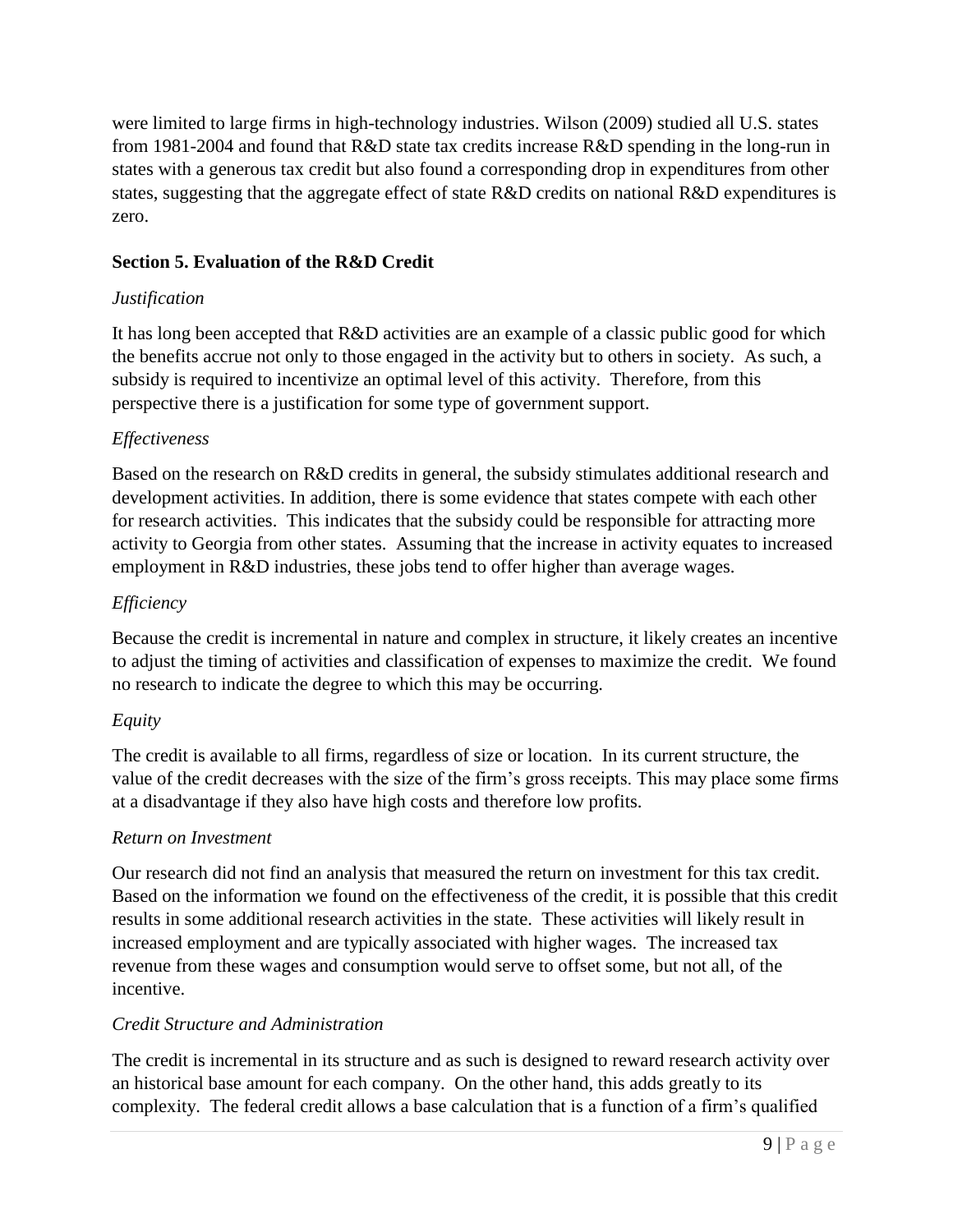research expenses of the past three years. This form of the credit (also referred to as the ASC method or the alternative simplified credit) is simpler to compute and still maintains the incremental nature of the credit.

# *Budgetary Risk*

Under the current structure of the credit, there is no annual limitation on credits awarded by the state. On the one hand, a lack of a limitation increases the power of the credit because firms are assured of receiving the credit for qualified research activities. On the other hand, this lack of a cap, increases the budgetary risk to the state. Because under certain conditions the credits can be taken against employee withholding, there are fewer credits carried forward which results in less of an outstanding liability for the state in future years.

## *Local Government Impact*

There are no direct local government impacts from this credit.

# *Opportunity Costs*

This credit faces the same opportunity costs of other credits evaluated for this study committee. The credit represents a loss of state revenue which equates either to an increase in state tax rates or a reduction in state spending.

## **Suggested Policy Recommendations**

- The state should consider requiring increased reporting of the firms claiming this credit, in an effort to understand the employment gains associated with this tax credit.
- The state should explore the extent to which firms in Georgia might benefit from using the alternative simplified credit calculation at the state level.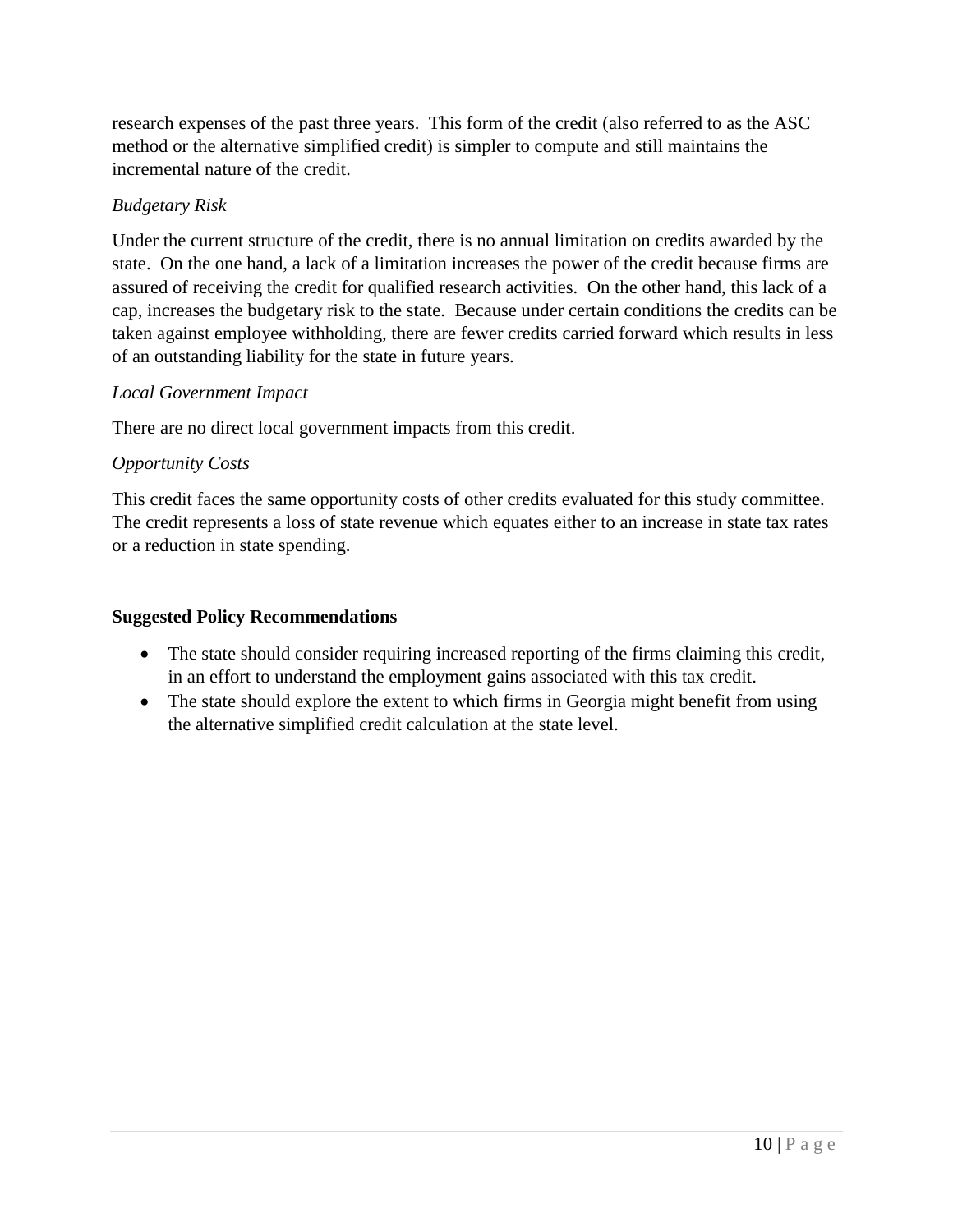#### **References**

- Bloom, N., Griffith, R., & Reenen, J. V. (2002). Do R&D Credits Work? Evidence from a Panel of Countries 1979-1997. *Journal of Public Economics.* 85: Pages 1-31.
- Guenther, G. (2015). Research Tax Credit: Current Law and Policy Issues for the 114th Congress. *Congressional Research Service.* Retrieved from<https://fas.org/sgp/crs/misc/RL31181.pdf>
- Gupta, Sanjay, Hwang, Yuhchang, and Schmidt, Andrew P. (2011), [Structural Change in the Research](https://www.ntanet.org/NTJ/64/2/ntj-v64n02p285-322-structural-change-research-experimentation.pdf?v=%CE%B1&r=08527876368996612)  [and Experimentation Tax Credit: Success or Failure?,](https://www.ntanet.org/NTJ/64/2/ntj-v64n02p285-322-structural-change-research-experimentation.pdf?v=%CE%B1&r=08527876368996612) *National Tax Journal*, **64**:2, pp. 285-322
- Ho, Y. (2006). Evaluating the Effectiveness of State R&D Tax Credits. *University of Pittsburgh: Approved Dissertation.* Retrieved from [http://d-scholarship.pitt.edu/9035/1/Hoyujeung\\_etd.pdf](http://d-scholarship.pitt.edu/9035/1/Hoyujeung_etd.pdf)
- KBKG (n.d.). State R&D Tax Benefits. *State Benefits.* Retrieved from [http://www.kbkg.com/research](http://www.kbkg.com/research-tax-credits/state-benefits)[tax-credits/state-benefits](http://www.kbkg.com/research-tax-credits/state-benefits)
- National Science Foundation (n.d.). *Business Research and Development and Innovation Survey (BRDIS).*  Retrieved fro[m https://www.nsf.gov/statistics/srvyindustry/](https://www.nsf.gov/statistics/srvyindustry/)
- National Science Board (2016). Data. *Science & Engineering Indicators 2016.* Retrieved from <https://www.nsf.gov/statistics/2016/nsb20161/#/data>
- PM Business Advisors (n.d.). NORTH CAROLINA R&D TAX CREDIT SUMMARY. Retrieved from <http://www.pmbusinessadvisors.com/north-carolina-rd-tax-credit/>
- Rao, N. (2016). Do tax credits stimulate R&D spending? The effect of the R&D tax credit in its first decade. *Journal of Public Economics,* 140: Pages 1-12. Retrieved fro[m https://ac.els](https://ac.els-cdn.com/S0047272716300482/1-s2.0-S0047272716300482-main.pdf?_tid=9bcb4cb6-c94c-11e7-a372-00000aacb361&acdnat=1510671832_9aa13367455b3dba3080d3617e7d78fc)[cdn.com/S0047272716300482/1-s2.0-S0047272716300482-main.pdf?\\_tid=9bcb4cb6-c94c-11e7](https://ac.els-cdn.com/S0047272716300482/1-s2.0-S0047272716300482-main.pdf?_tid=9bcb4cb6-c94c-11e7-a372-00000aacb361&acdnat=1510671832_9aa13367455b3dba3080d3617e7d78fc) [a372-00000aacb361&acdnat=1510671832\\_9aa13367455b3dba3080d3617e7d78fc](https://ac.els-cdn.com/S0047272716300482/1-s2.0-S0047272716300482-main.pdf?_tid=9bcb4cb6-c94c-11e7-a372-00000aacb361&acdnat=1510671832_9aa13367455b3dba3080d3617e7d78fc)
- Shackelford, B. & Wolfe, R. (2016). Five States Account for Half of U.S. Business R&D in 2013; New Data for Metropolitan Areas Available. *National Science Foundation.* Retrieved from <https://www.nsf.gov/statistics/2016/nsf16317/#fn7>
- U.S. Department of the Treasury (2016). RESEARCH AND EXPERIMENTATION (R&E) CREDIT. *Office of Tax Analysis.* Retrieved fro[m https://www.treasury.gov/resource-center/tax-policy/tax](https://www.treasury.gov/resource-center/tax-policy/tax-analysis/Documents/RE-Credit.pdf)[analysis/Documents/RE-Credit.pdf](https://www.treasury.gov/resource-center/tax-policy/tax-analysis/Documents/RE-Credit.pdf)
- Wheeler (2005). THE RESEARCH AND DEVELOPMENT TAX CREDIT FOR GEORGIA. *Fiscal Research Center.* Retrieved from [http://cslf.gsu.edu/files/2014/06/research\\_and\\_development\\_tax\\_credit\\_for\\_georgia.pdf](http://cslf.gsu.edu/files/2014/06/research_and_development_tax_credit_for_georgia.pdf)
- Wilson, D. (2005). Beggar thy Neighbor? The In-State, Out-of-State, and Aggregate Effects of R&D Tax Credits. FRBSF Working Paper 2005-08. Retrieved from [http://www.frbsf.org/economic](http://www.frbsf.org/economic-research/files/wp05-08bk.pdf)[research/files/wp05-08bk.pdf](http://www.frbsf.org/economic-research/files/wp05-08bk.pdf)